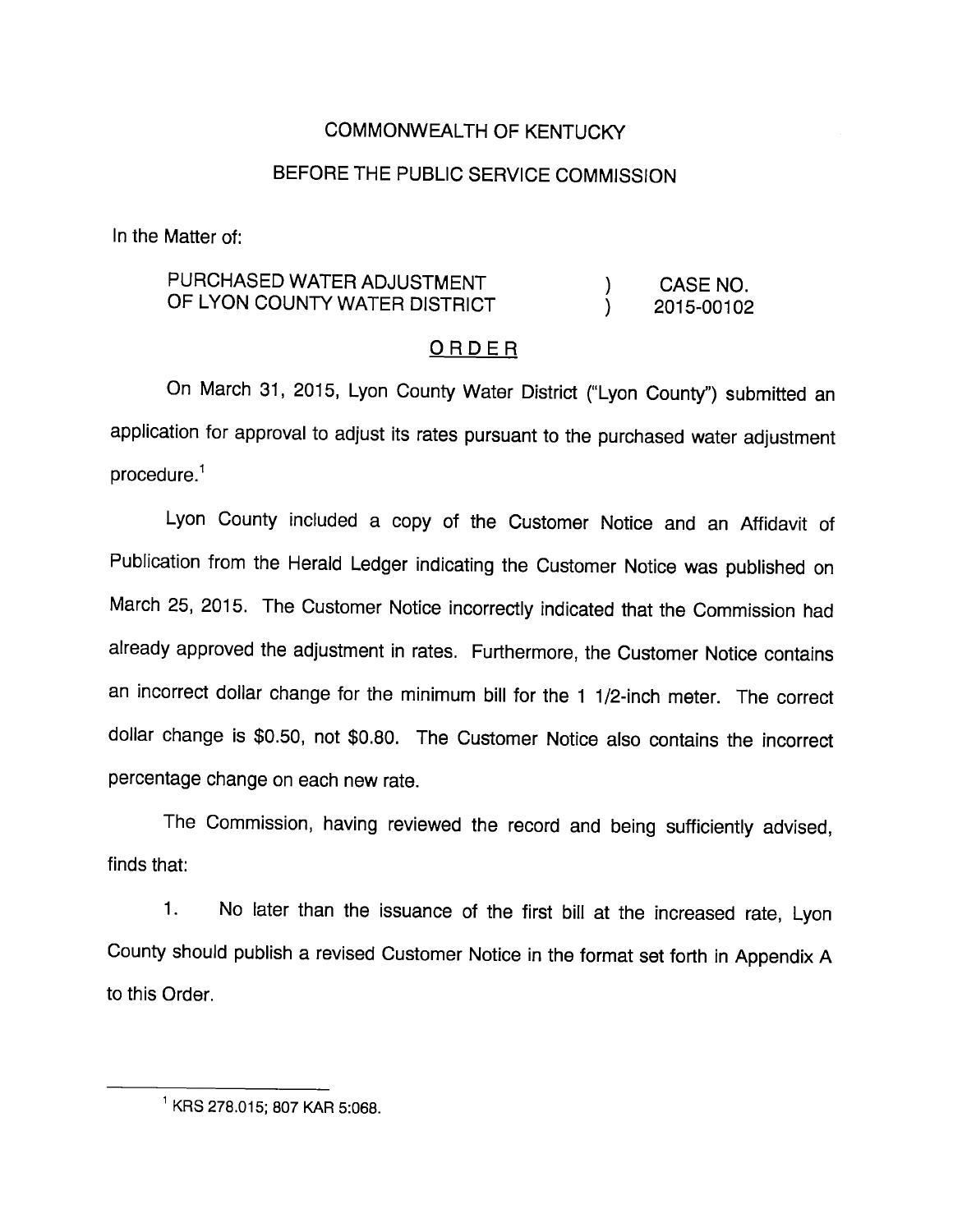2. Lyon County purchases water from Crittenden-Livingston County Water District ("Crittenden-Livingston"), Princeton Water & Wastewater Department, Eddyville Water Department, Kuttawa Water & Gas, and Barkley Lake Water District.

3. On May 1, 2015, Crittenden-Livingston will increase its wholesale water rate to Lyon County from \$2.46 per 1,000 gallons to \$2.58 per 1,000 gallons.<sup>2</sup> Lyon County proposed to increase the water rates to its customers effective May 1, 2015, to reflect the increased cost of purchased water.

4. During the 12 months ended December 31, 2014, Lyon County purchased 117,313,111 gallons of water, 12,407,880 of which were purchased from Crittenden-Livingston. Lyon County sold 89,631,400 gallons of water during the same 12 months. The increase in the cost of purchased water is \$1,448.95, resulting in a purchased water adjustment factor of \$0.02 per 1,000 gallons.

5. The purchased water adjustment factor of \$0.02 per 1,000 gallons, as calculated in Appendix B to this Order, is fair, just, and reasonable and should be approved.

6. The rates as set forth in Appendix C to this Order are fair, just, and reasonable and should be approved for water service rendered on and after May 1, 2015.

## IT IS THEREFORE ORDERED that:

1. No later than the issuance of the first bill at the increased rate, Lyon County shall publish a revised Customer Notice in the format set forth in Appendix A.

 $2$  TFS 2013-00010 (Ky. PSC filed Jan. 2, 2013); The tariff was accepted for filing by the Commission by letter dated Apr. 1, 2013.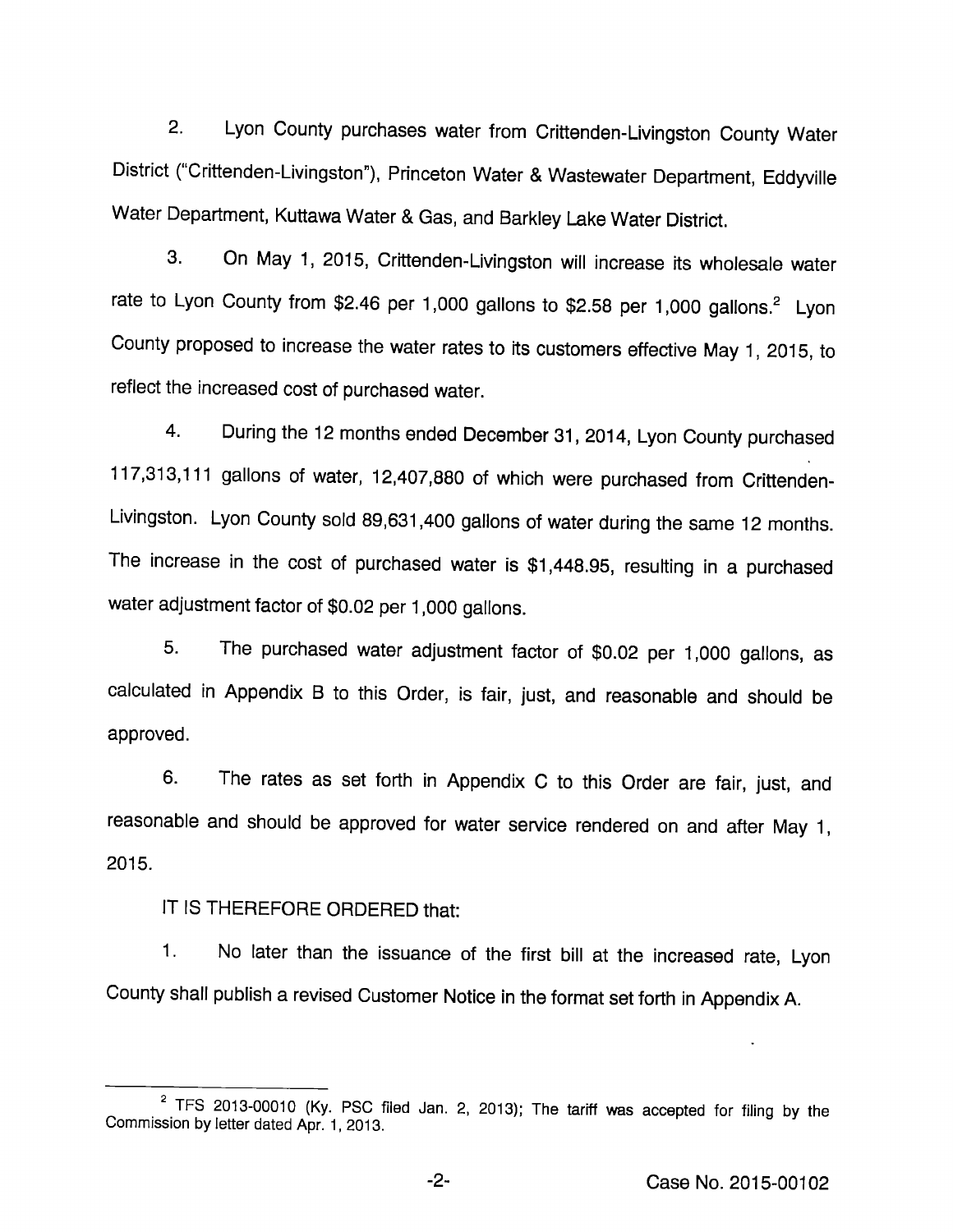2. The purchased water adjustment factor of \$0.02 per 1,000 gallons is approved.

3. Lyon County's proposed rates are approved.

4. The rates set forth in Appendix C to this Order are approved for services rendered on and after May 1, 2015.

5. Within 20 days of the date of this Order, Lyon County shall file with the Commission, using the Commission's electronic Tariff Filing System, revised tariff sheets showing the rates approved herein.

By the Commission **ENTERED** APR 23 2015 KENTUCKY PUBLIC SERVICE COMMISSION

**ATTES** Executive Director

Case No. 2015-00102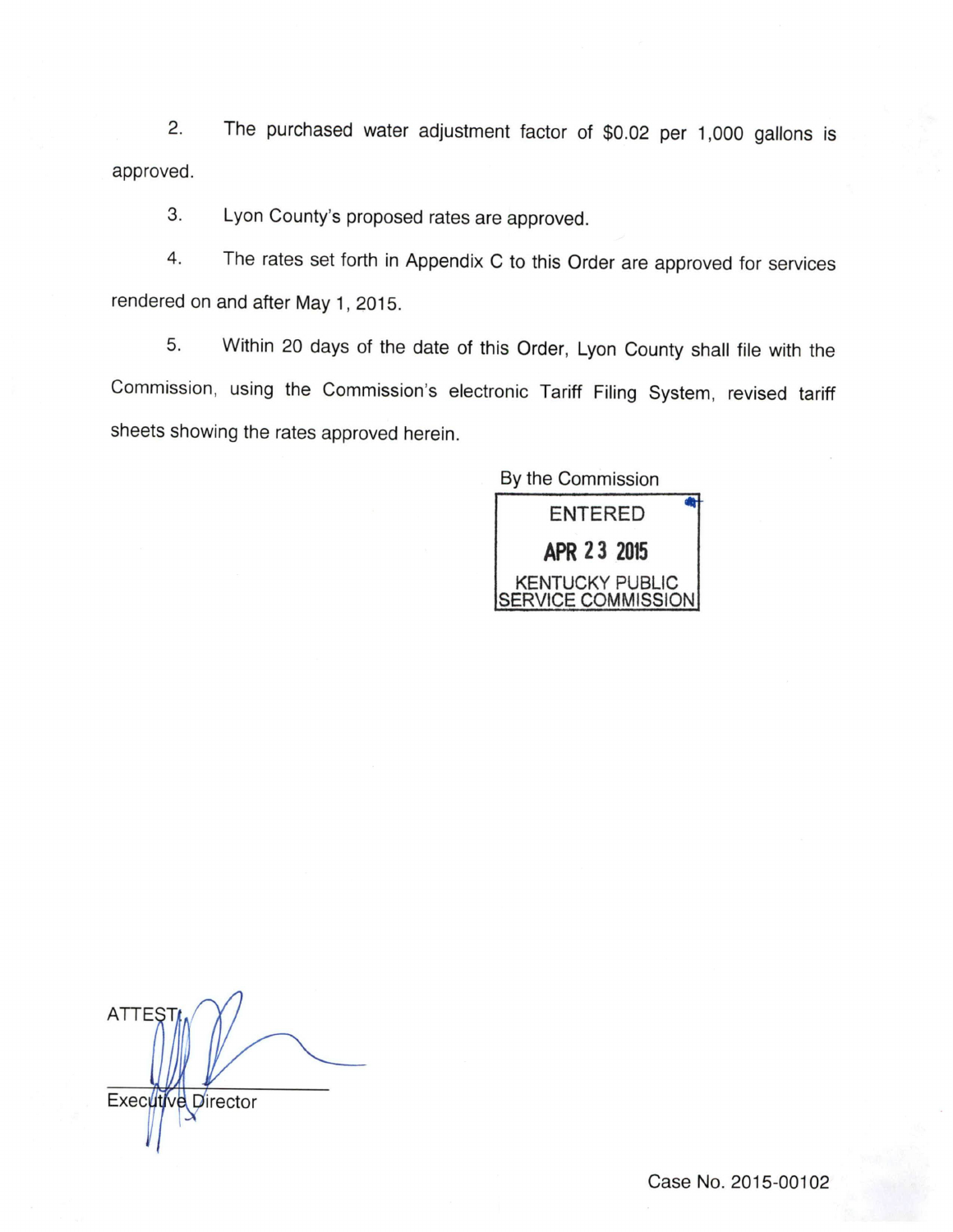#### APPENDIX A

# APPENDIX TO AN ORDER OF THE KENTUCKY PUBLIC SERVICE COMMISSION IN CASE NO. 2015-00102 DATED APR 2 3 2015

#### **NOTICE**

Due to an increase from its supplier, Lyon County Water District ("Lyon County") received approval from the Public Service Commission to adjust its rates for water service rendered on and after May 1, 2015.

|              | <b>Monthly Rates</b>                    | Prior Rates | <b>New Rates</b> | \$ Change | % Change       |  |
|--------------|-----------------------------------------|-------------|------------------|-----------|----------------|--|
|              | 5/8" x 3/4" Meter                       |             |                  |           |                |  |
| First        | 2,000 gallons (Minimum Bill)            | \$19.98     | \$20.02          | \$0.04    | 0.20% Increase |  |
| Next         | 3,000 gallons (per 1,000 gallons)       | 8.48        | 8.50             | 0.02      | 0.24% Increase |  |
| Next         | 5,000 gallons (per 1,000 gallons)       | 6.45        | 6.47             | 0.02      | 0.31% Increase |  |
| Next         | 10,000 gallons (per 1,000 gallons)      | 4.42        | 4.44             | 0.02      | 0.45% Increase |  |
|              | Over 20,000 gallons (per 1,000 gallons) | 3.92        | 3.94             | 0.02      | 0.51% Increase |  |
|              | 1 Inch Meter                            |             |                  |           |                |  |
| First        | 15,000 gallons (Minimum Bill)           | \$81.89     | \$82.19          | \$0.30    | 0.37% Increase |  |
| Next         | 5,000 gallons (per 1,000 gallons)       | 3.69        | 3.71             | 0.02      | 0.54% Increase |  |
|              | Over 20,000 gallons (per 1,000 gallons) | 3.29        | 3.31             | 0.02      | 0.61% Increase |  |
|              | 1 1/2 Inch Meter                        |             |                  |           |                |  |
|              | First 25,000 gallons (Minimum Bill)     | \$116.75    | \$117.25         | \$0.50    | 0.43% Increase |  |
|              | Over 25,000 gallons (per 1,000 gallons) | 3.29        | 3.31             | 0.02      | 0.61% Increase |  |
| 2 Inch Meter |                                         |             |                  |           |                |  |
|              | First 45,000 gallons (Minimum Bill)     | \$182.46    | \$183.36         | \$0.90    | 0.49% Increase |  |
|              | Over 45,000 gallons (per 1,000 gallons) | 3.29        | 3.31             | 0.02      | 0.61% Increase |  |

| Effect on Average<br><b>Monthly Bill</b> | <b>Average Usage</b> | Prior<br>Average Bill | <b>New</b><br>Average Bill | \$ Change | % Change       |
|------------------------------------------|----------------------|-----------------------|----------------------------|-----------|----------------|
| $5/8$ " x $3/4$ " Meter                  | 5,000 gallons        | \$45.42               | \$45.52                    | \$0.10    | 0.22% Increase |
| 1 Inch Meter                             | 16,000 gallons       | 85.58                 | 85.90                      | 0.32      | 0.37% Increase |
| 1 1/2 Inch Meter                         | 27,000 gallons       | 123.33                | 123.87                     | 0.54      | 0.44% Increase |
| 2 Inch Meter                             | 46,000 gallons       | 185.75                | 186.67                     | 0.92      | 0.50% Increase |

A person may examine this application at Lyon County's office located at 5464 Hwy. 62 West in Kuttawa, Kentucky.

A person may also examine this application at the PSC located at 211 Sower Boulevard, Frankfort, Kentucky, Monday through Friday, 8:00 a.m. to 4:30 p.m. or on the PSC website at http://psc.ky.gov; telephone (502) 564-3940.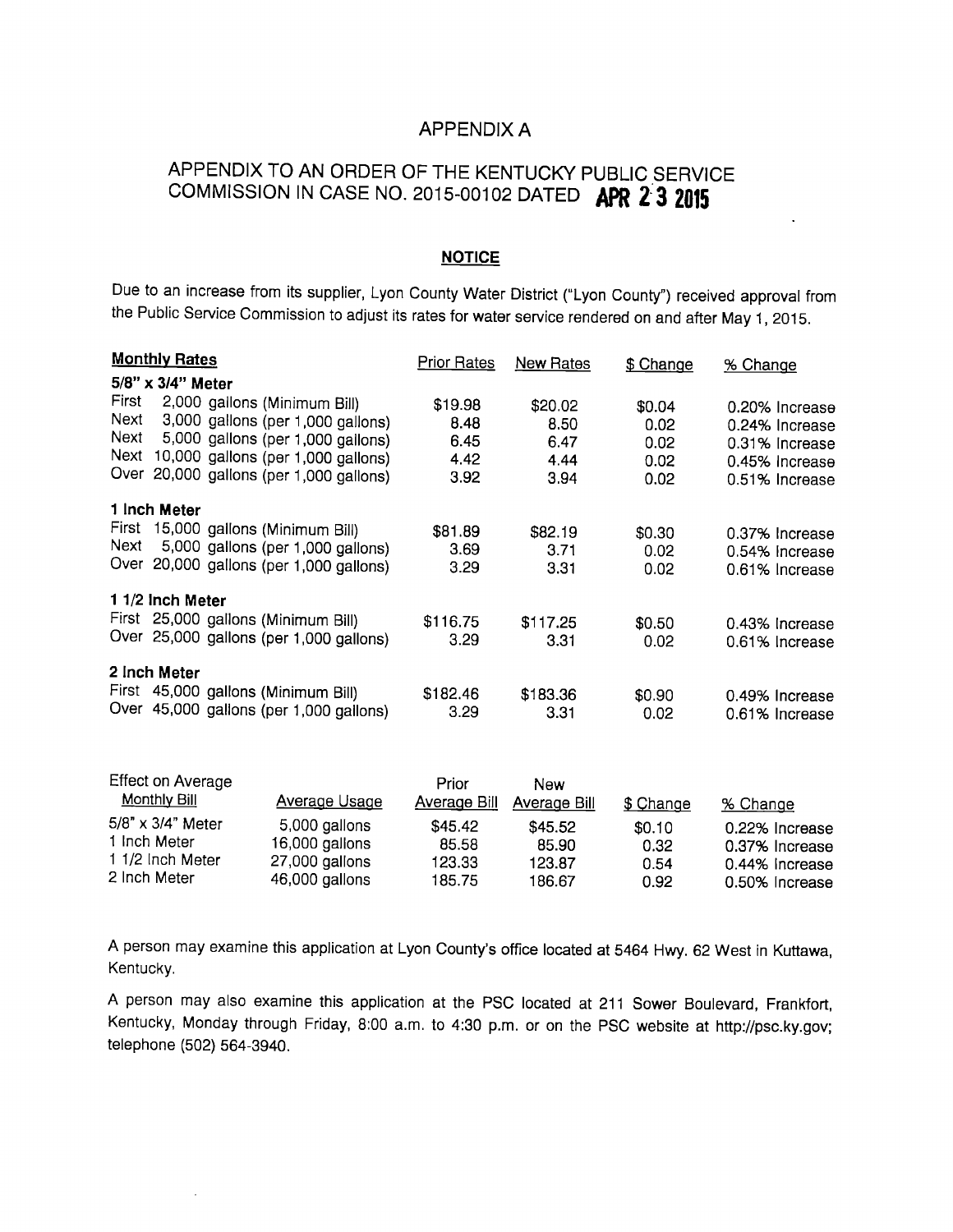# APPENDIX B

# APPENDIX TO AN ORDER OF THE KENTUCKY PUBLIC SERVICE APPENDIX TO AN OTIC LITTLE THE LITTLE APR 2 3 2015

| Crittenden-Livingston                                 | <b>New Rate</b>             |                                             | <b>Base Rate</b>          |
|-------------------------------------------------------|-----------------------------|---------------------------------------------|---------------------------|
| Purchases in gallons                                  | 12,407,880                  |                                             | 12,407,880                |
| Volumetric rate                                       | \$2.58/1,000<br>\$32,012.33 |                                             | \$2.46/1,000              |
|                                                       | Increased water cost        |                                             | \$30,523.38<br>\$1,448.95 |
| Increased water cost<br>Divided by gallons sold/1,000 |                             | \$<br>1,448.95<br>89,631,400<br>\$<br>0.016 |                           |
| Purchased water adjustment factor                     |                             | \$0.02 per 1,000 gallons                    |                           |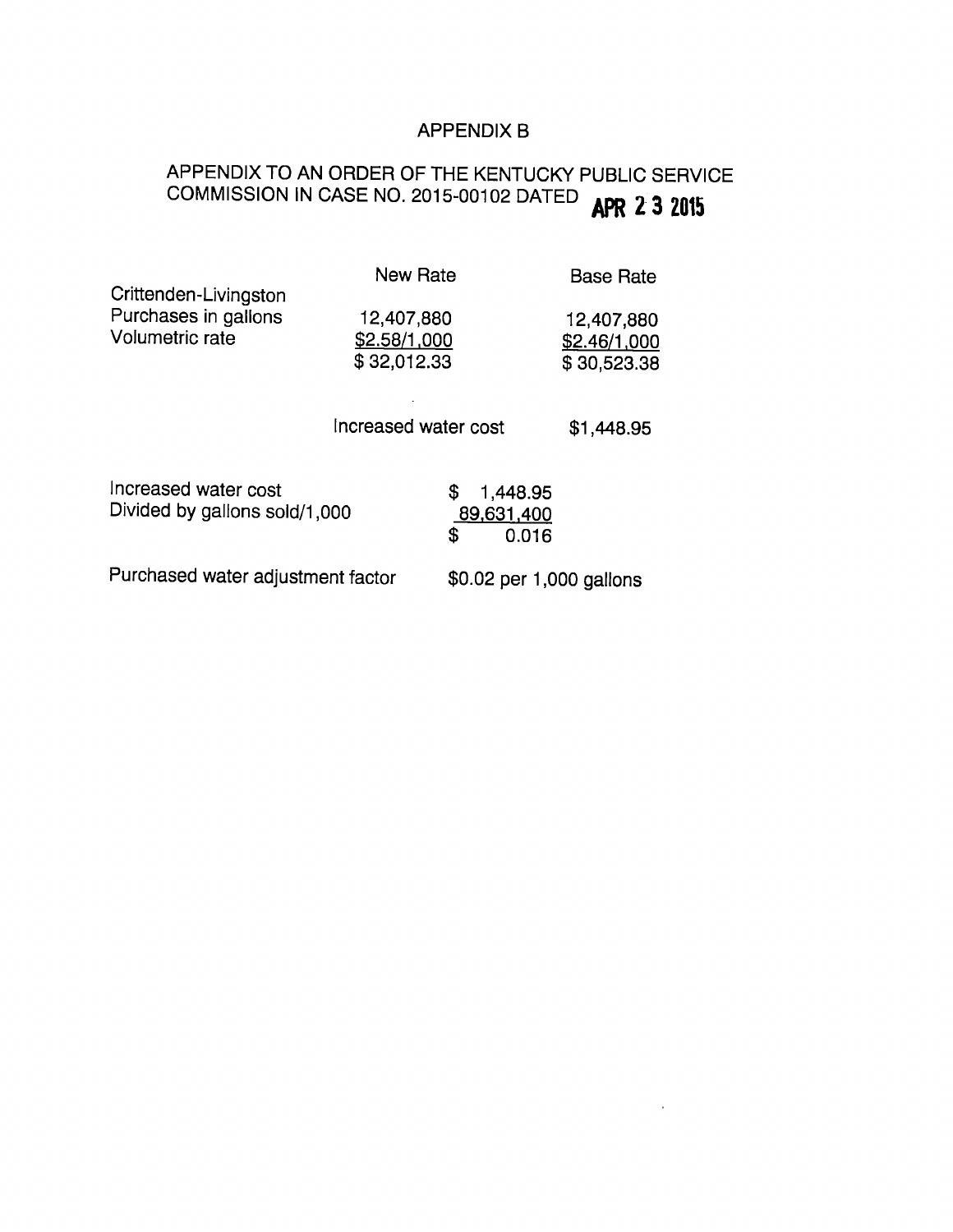### APPENDIX C

 $\mathcal{L}^{\mathcal{L}}$  and  $\mathcal{L}^{\mathcal{L}}$  and  $\mathcal{L}^{\mathcal{L}}$ 

# APPENDIX TO AN ORDER OF THE KENTUCKY PUBLIC SERVICE COMMISSION IN CASE NO. 2015-00102 DATED APR 2 3 2015

The following rates and charges are prescribed for the customers in the area served by Lyon County Water District. All other rates and charges not specifically mentioned herein shall remain the same as those in effect under authority of the Commission prior to the effective date of this Order.

#### Monthlv Water Rates

|      | $5/8$ - x 3/4-Inch Meter |      |                        |
|------|--------------------------|------|------------------------|
|      | First 2,000 gallons      |      | \$20.02 Minimum Bill   |
|      | Next 3,000 gallons       |      | 8.50 per 1,000 gallons |
|      | Next 5,000 gallons       | 6.47 | per 1,000 gallons      |
|      | Next 10,000 gallons      |      | 4.44 per 1,000 gallons |
| Over | 20,000 gallons           |      | 3.94 per 1,000 gallons |
|      | 1-Inch Meter             |      |                        |
|      | First 15,000 gallons     |      | \$82.19 Minimum Bill   |
|      | Next 5,000 gallons       |      | 3.71 per 1,000 gallons |
|      | Over 20,000 gallons      | 3.31 | per 1,000 gallons      |
|      | 1 1/2-Inch Meter         |      |                        |
|      | First 25,000 gallons     |      | \$117.25 Minimum Bill  |
|      | Over 25,000 gallons      | 3.31 | per 1,000 gallons      |
|      | 2-Inch Meter             |      |                        |
|      | First 45,000 gallons     |      | \$183.36 Minimum Bill  |
|      | Over 45,000 gallons      | 3.31 | per 1,000 gallons      |